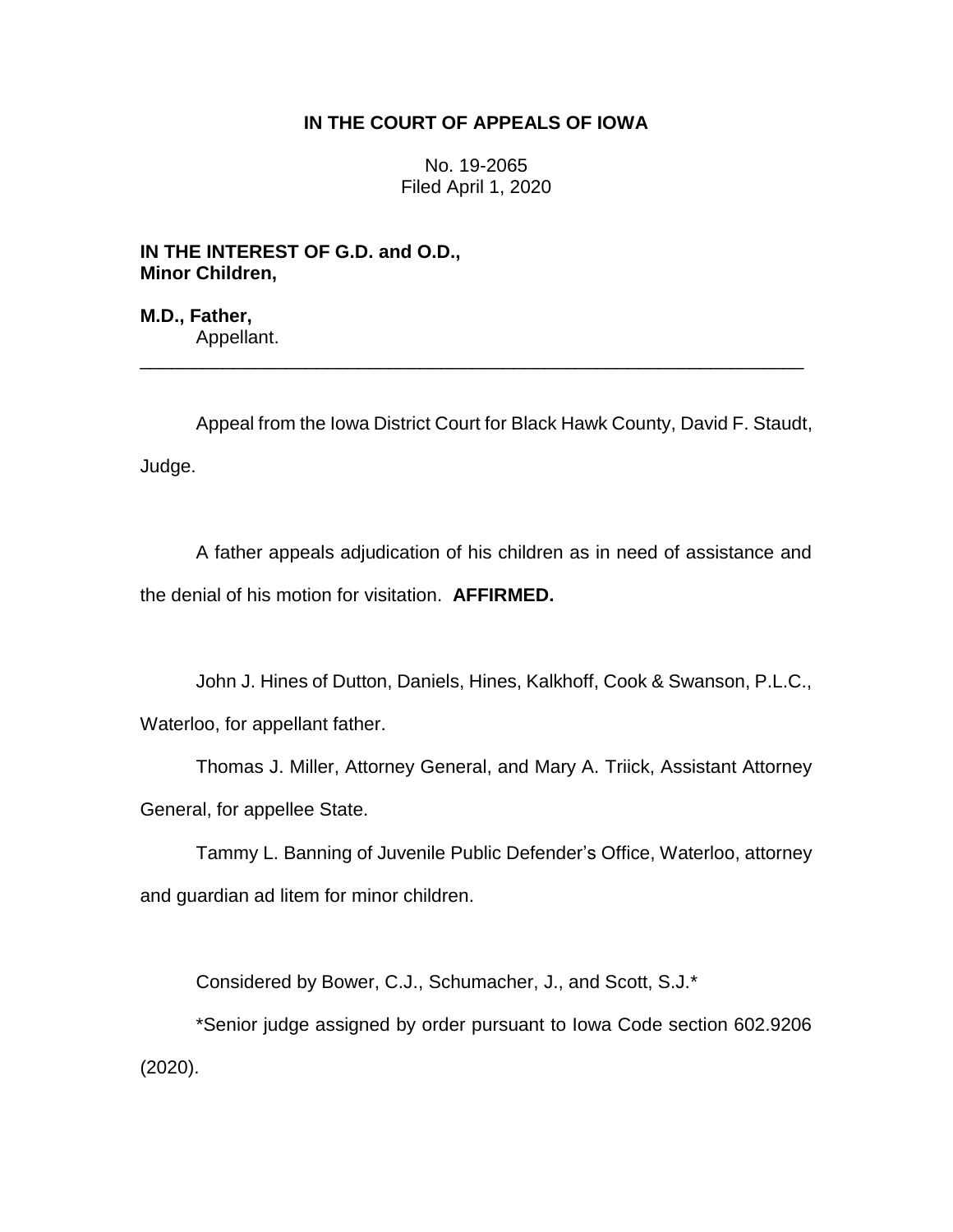### **SCOTT, Senior Judge.**

 $\overline{a}$ 

A father appeals the adjudication of his two children, G.D., born in 2012, and O.D., born in 2016, as children in need of assistance (CINA). He also challenges the denial of his request for visitation.

## **I. Background Facts and Proceedings**

The parents have had a rocky marriage riddled with extramarital affairs and verbal and physical abuse. The father has generally served as the children's primary caretaker and worked part time while the mother worked full time. The family came to the attention of the Iowa Department of Human Services (DHS) in April 2019 upon the mother's allegations of sexual contact between the father and both children. According to the mother, G.D. reported sexual abuse on the part of the father. The mother videotaped her exchange with the child,<sup>1</sup> during which the child reported sexual abuse to the mother and that the father directed him not to disclose the same.<sup>2</sup> The mother then left the children with the father and proceeded to the police department, where she presented the video to law enforcement.<sup>3</sup> The children were removed from both parents' care. G.D. reported to a DHS worker that he shared a secret with his mother, but he declined to provide any further information to the worker.

<sup>&</sup>lt;sup>1</sup> Video and audio recordings of the mother's exchange with the children were admitted as evidence at the adjudication hearing.

 $2$  Specifically, the child reported the father would, among other things, "line both of our penises up" while they are naked, the father would make the child penetrate the father's anus, and they would lick each other.

 $3$  Law enforcement considered the video child pornography, as it depicted the older child climb on top of the younger child and demonstrate some of the abuse, a humping motion, while both children were not wearing any underwear or diapers.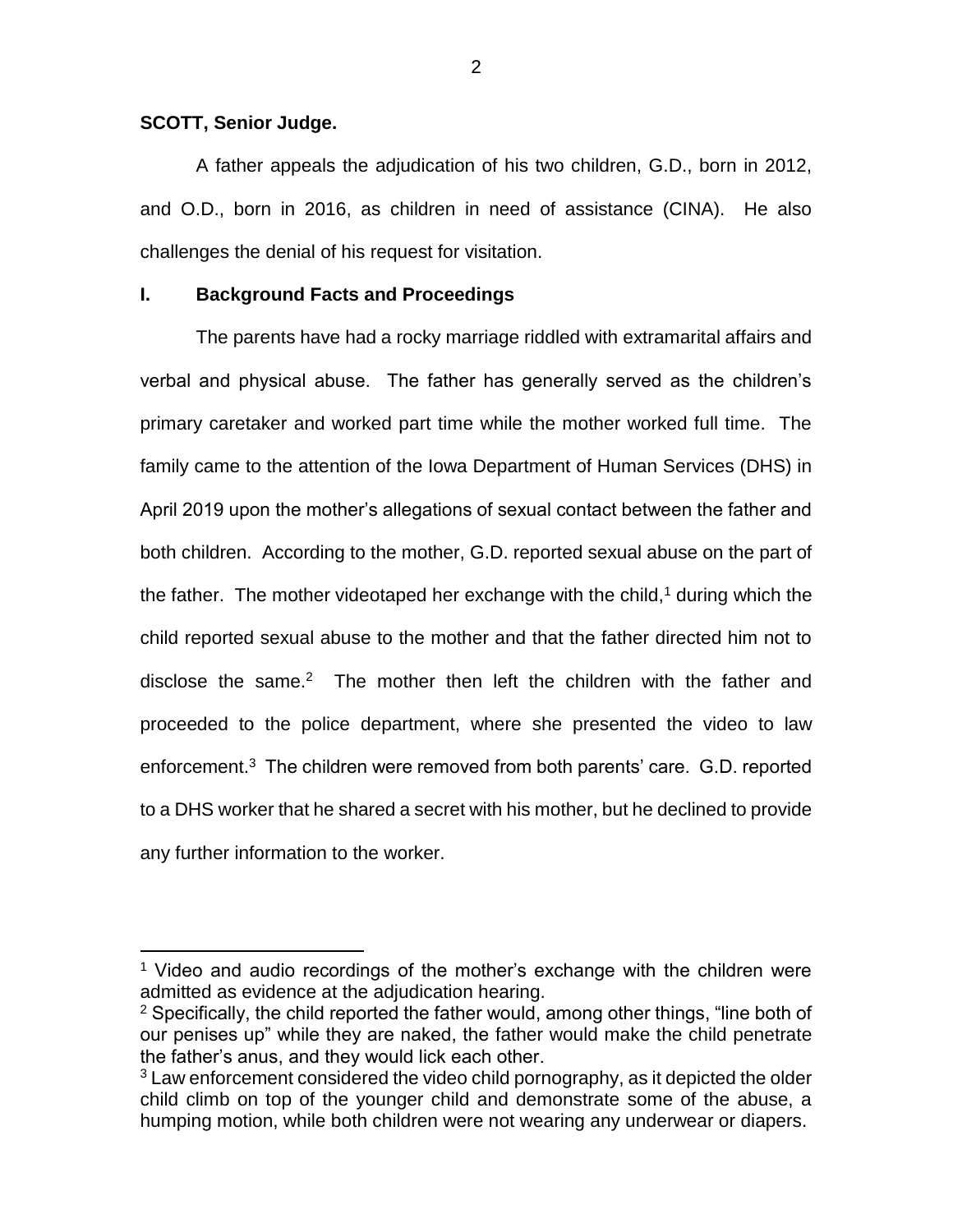Both children underwent a physical examination. Each examination concluded: "There is no residual physical diagnostic sign of sexual or physical abuse on his examination today. A normal examination does not rule out the possibility of sexual abuse or prior penetration." The older child underwent a childabuse-assessment interview, during which the child did not forward any allegations of sexual abuse on the part of the father.

The State filed a petition alleging the children to be CINA pursuant to Iowa Code section  $232.2(6)(c)(2)$  and (d) (2019). At the subsequent adjudication hearing, the father stipulated to the children being CINA based on the mother's conduct under section 232.2(6)(c)(2), which defines a CINA as a child "[w]ho has suffered or is imminently likely to suffer harmful effects as a result of" the failure of the child's parent "to exercise a reasonable degree of care in supervising the child." The father contested adjudication under section 232.2(6)(d), which defines a CINA as a child "[w]ho has been, or is imminently likely to be, sexually abused by the child's parent." The father testified he and the mother's marriage was problematic and the mother desired the marriage to be dissolved. When asked whether G.D. has been exposed to sexually explicit materials, the father vaguely testified the child "has watched a lot of YouTubes" and "different movies with us where we've had to change the channel because things come up." The father also testified G.D. has walked in on him having intercourse with another woman and the mother would take the children "on her dates" and to her boyfriend's home. The father also submitted evidence that G.D. has suffered from a foreskin condition, the condition would require the father to manipulate the child's foreskin before and after he was circumcised, and application of a prescribed medication was an

3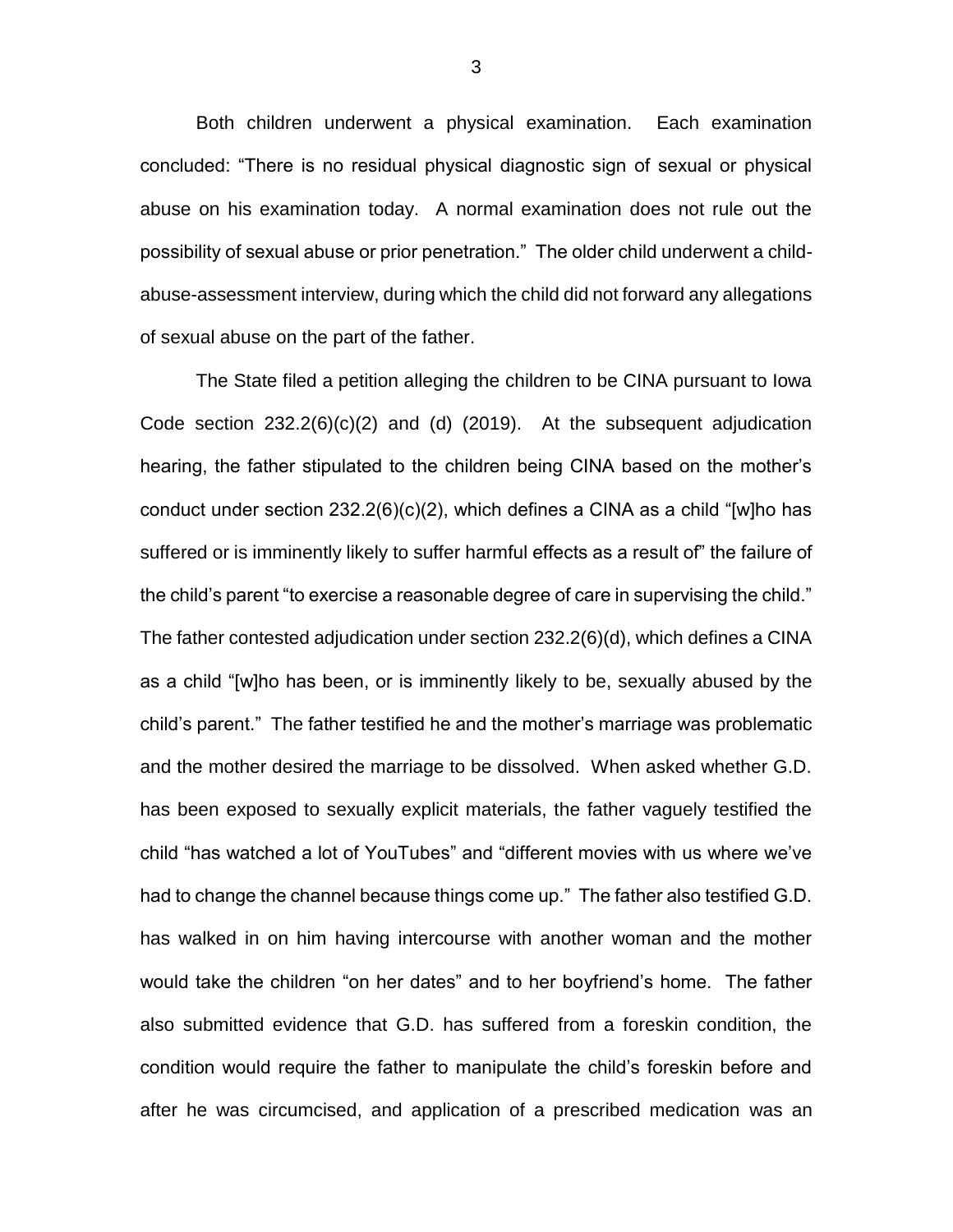important part of G.D.'s treatment plan. He denied ever touching his children in a sexually inappropriate way.

In August, the father filed a motion for supervised visitation, noting DHS and the children's guardian ad litem were denying him visits. The court entered its adjudicatory order in September. The court noted its review of the video footage containing G.D.'s reports of sexual abuse to the mother; the court expressly found the child's statements to be credible. Given the specificity of the child's reports, the court found it implausible that the allegations were fabricated, noting, "A child of that age would not have access to knowledge of the various sexual activities without having actually been exposed in some way to those activities." The court was not surprised the child did not repeat the allegations when he underwent a child-abuse-assessment interview, given his unfamiliarity with the environment he was in and the person interviewing him, in addition to the fact he had just been removed from his home following his revelation of allegations of sexual abuse. The court found the father's testimony that he has never sexually abused the children and his explanations for the child's allegations less credible. As to the father's conduct, the court adjudicated the children CINA pursuant to Iowa Code section  $232.2(6)(d).<sup>4</sup>$  The court left visitation within the discretion of DHS and the guardian ad litem.

At the subsequent hearing on the father's motion for visitation, G.D.'s play therapist, whom G.D. had been seeing since May, specifically testified to her

 $\overline{a}$ 

4

<sup>&</sup>lt;sup>4</sup> The court also adjudicated the children CINA pursuant to section  $232.2(6)(c)(2)$ as a result of the mother's conduct. That ground for adjudication is not challenged on appeal.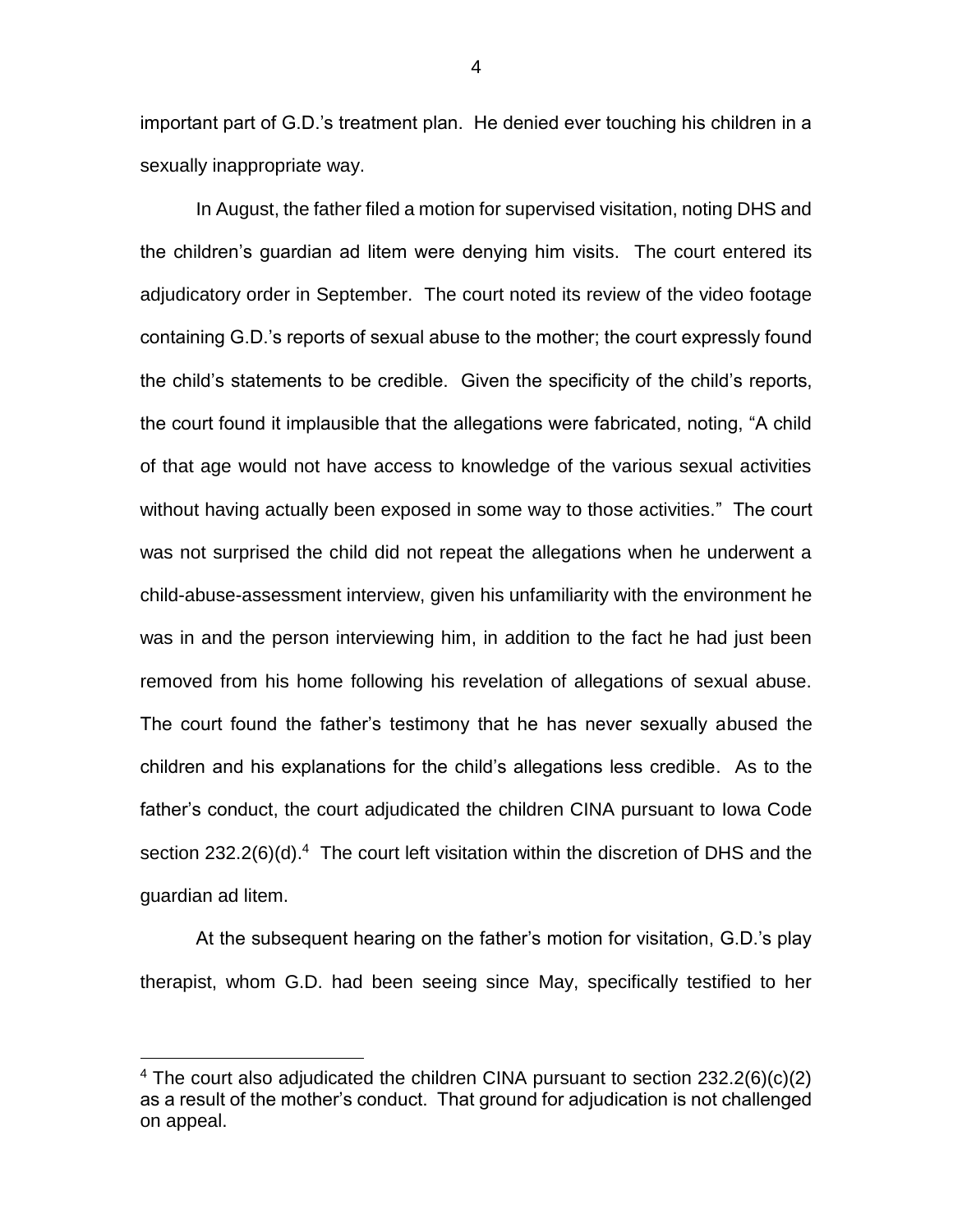opinion that having contact with the father would result in G.D. regressing both emotionally and therapeutically. The therapist specified G.D. displays a high level of anxiety and he discloses very specific information concerning the allegations and then avoids the subject by shutting down. The therapist testified G.D.'s behavior indicates he is at a very vulnerable place and any sort of change or disruption to his security would result in regression. The therapist also testified that if the father were allowed visitation with O.D., G.D.'s protective attributes as to his younger brother would be detrimental to his progression in therapy. In its ruling on the motion, while the court acknowledged the father had engaged in services, the court concluded that additional therapy for the child was necessary before the father should be allowed visitation.

The matter proceeded to a dispositional hearing in November. By this point, O.D. had also begun attending play therapy. The State requested that therapy continue and visitation continue to depend on the children's progress in therapy. The father noted his willingness to participate in visitation in a therapeutic setting and requested that his therapist and the children's therapist communicate to facilitate the same. In its dispositional order, the court noted the father's frustration in not being allowed visitation. The court confirmed its prior order prohibiting visitation but scheduled a hearing in January 2019 to hear from the children's therapist regarding the children's progress and the issue of visitation. Following the entry of an order continuing that hearing, the father appealed.

## **II. Standard of Review**

Appellate review of CINA proceedings is de novo. *In re L.H.*, 904 N.W.2d 145, 149 (Iowa 2017). While not binding upon us, we accord weight to the juvenile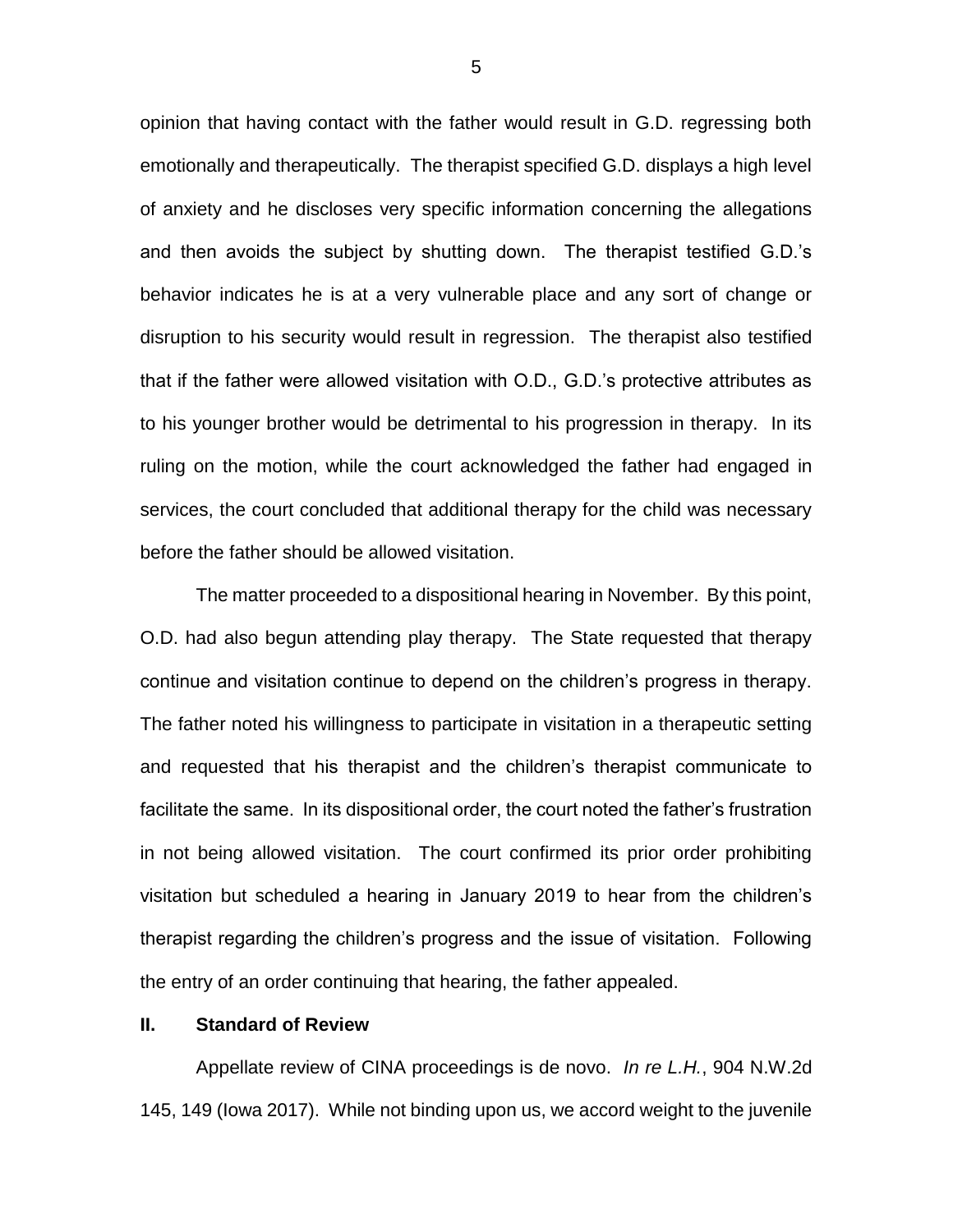court's factual findings, especially when credibility is at issue. *Id.*; *In re D.D.*, 653 N.W.2d 359, 361 (Iowa 2002). Iowa Code section 232.96(2) requires the State to prove its allegations by clear and convincing evidence, which "exists when there are no serious or substantial doubts as to the correctness of conclusions of law drawn from the evidence." *L.H.*, 904 N.W.2d at 149 (altered for readability) (quoting *In re D.W.*, 791 N.W.2d 703, 706 (Iowa 2010)).

#### **III. Analysis**

 $\overline{a}$ 

The father challenges the sufficiency of the evidence supporting adjudication under section 232.2(6)(d), which defines a child in need of assistance to include an unmarried child "[w]ho has been, or is imminently likely to be, sexually abused<sup>[5]</sup> by the child's parent." As the State points out, in this case, the issue is one of credibility. The juvenile court had the opportunity to view video footage of G.D.'s disclosure of sexual abuse. $6$  The child provided detailed and specific descriptions of the abuse. The child reported he would lay on his father's chest while neither of them had clothes on and the father would "line both of [their] penises up." The child additionally reported he sometimes has to push his penis into the father's anus. We agree with the juvenile court that "[a] child of that age would not have access to knowledge of the various sexual activities without having actually been exposed in some way to those activities."

<sup>&</sup>lt;sup>5</sup> "Sexual abuse' means the commission of a sex offense as defined by the penal law." Iowa Code § 232.2(49).

<sup>&</sup>lt;sup>6</sup> While we have received and reviewed the audio exhibit, the video exhibit was not provided to this court as part of the record on appeal. Following an order for limited remand, the juvenile court entered an order clarifying the custodian of the video exhibit feared transporting or copying the exhibit would be in violation of federal law. In any event, we find the evidence sufficient to support adjudication without resort to the video exhibit.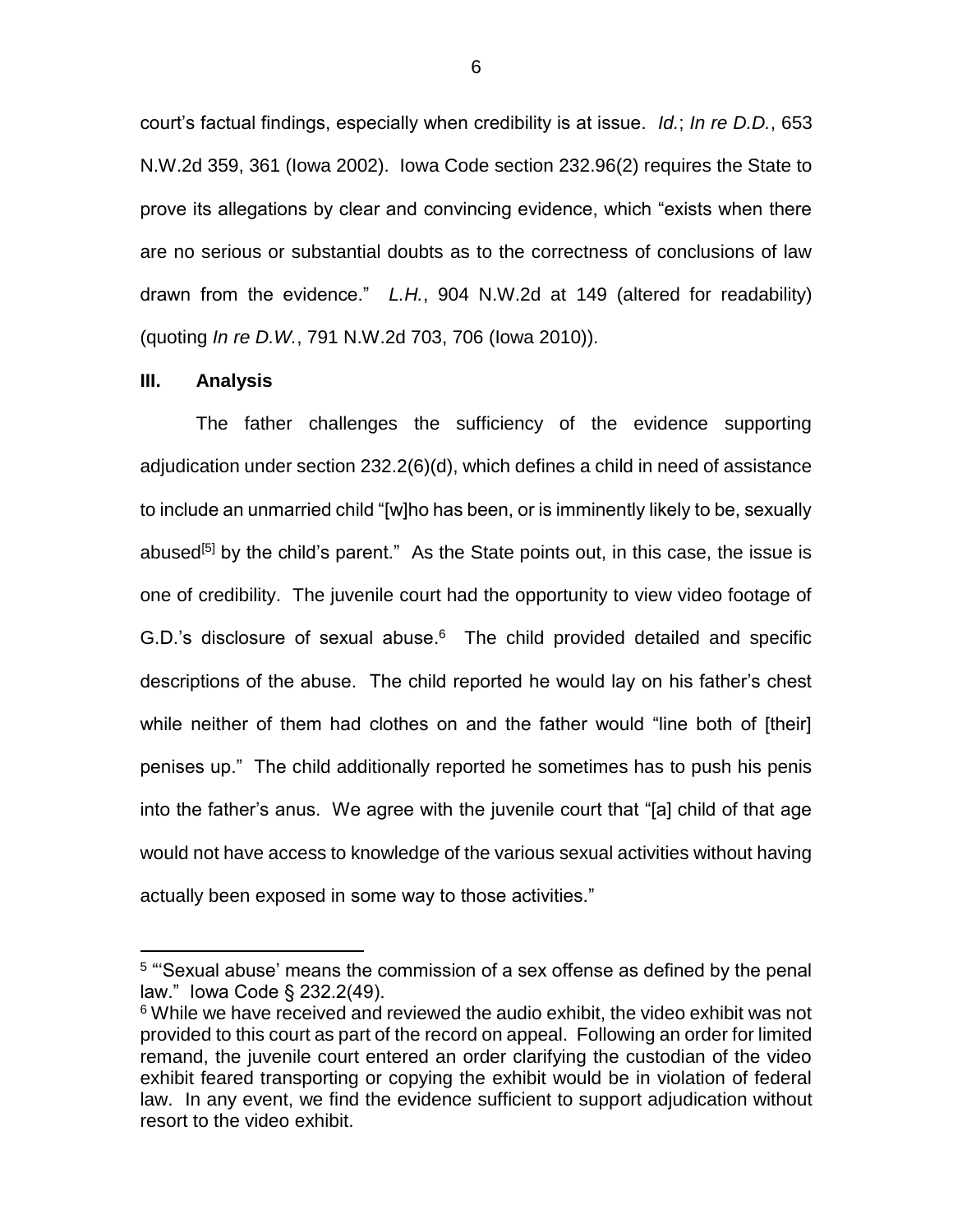We turn to the father's explanations for the child's allegations. The father provided various explanations as to how G.D. had knowledge of the sexual acts he described, namely his exposure to sexually explicit materials and conduct. The juvenile court found the father's explanations less credible than the child's specific allegations of inappropriate sexual contact. As noted, we give deference to the juvenile court's credibility assessments. *D.D.*, 653 N.W.2d at 361.

While we might have made different findings had we been the trier of fact, the district court heard the [father testify], and we did not. Since this particular case turns largely on the relative credibility of [G.D. and the father], and more generally on their trustworthiness, we defer to the district court's findings

and agree with its conclusions. *In re Marriage of Brown*, No. 19-0705, 2020 WL 569344, at \*4 (Iowa Ct. App. Feb. 5, 2020) (quoting *In re Marriage of Zogg-Kellet*, No. 09-0652, 2010 WL 625023, at \*4 (Iowa Ct. App. Feb. 4, 2010)). "Giving the appropriate deference to the juvenile court's findings of fact, particularly its assessments of credibility, we conclude the State proved by clear and convincing evidence the children were in need of assistance under" section 232.2(6)(d). *In re E.A.H.*, No. 06-1731, 2006 WL 3802701, at \*3 (Iowa Ct. App. Dec. 28, 2006); *accord In re S.M.D.*, No. 12-1889, 2013 WL 100222, at \*2 (Iowa Ct. App. Jan. 9, 2013).

We turn to the father's challenge to the denial of his request for visitation. He only complains the court's decision was "based on a speculative and conclusory opinion from a play therapist that [G.D.] might regress if any contact with the father was allowed." Given the allegations against the father, which we have concluded are supported by clear and convincing evidence, coupled with the professional recommendation of the therapist and the reasoning provided for the